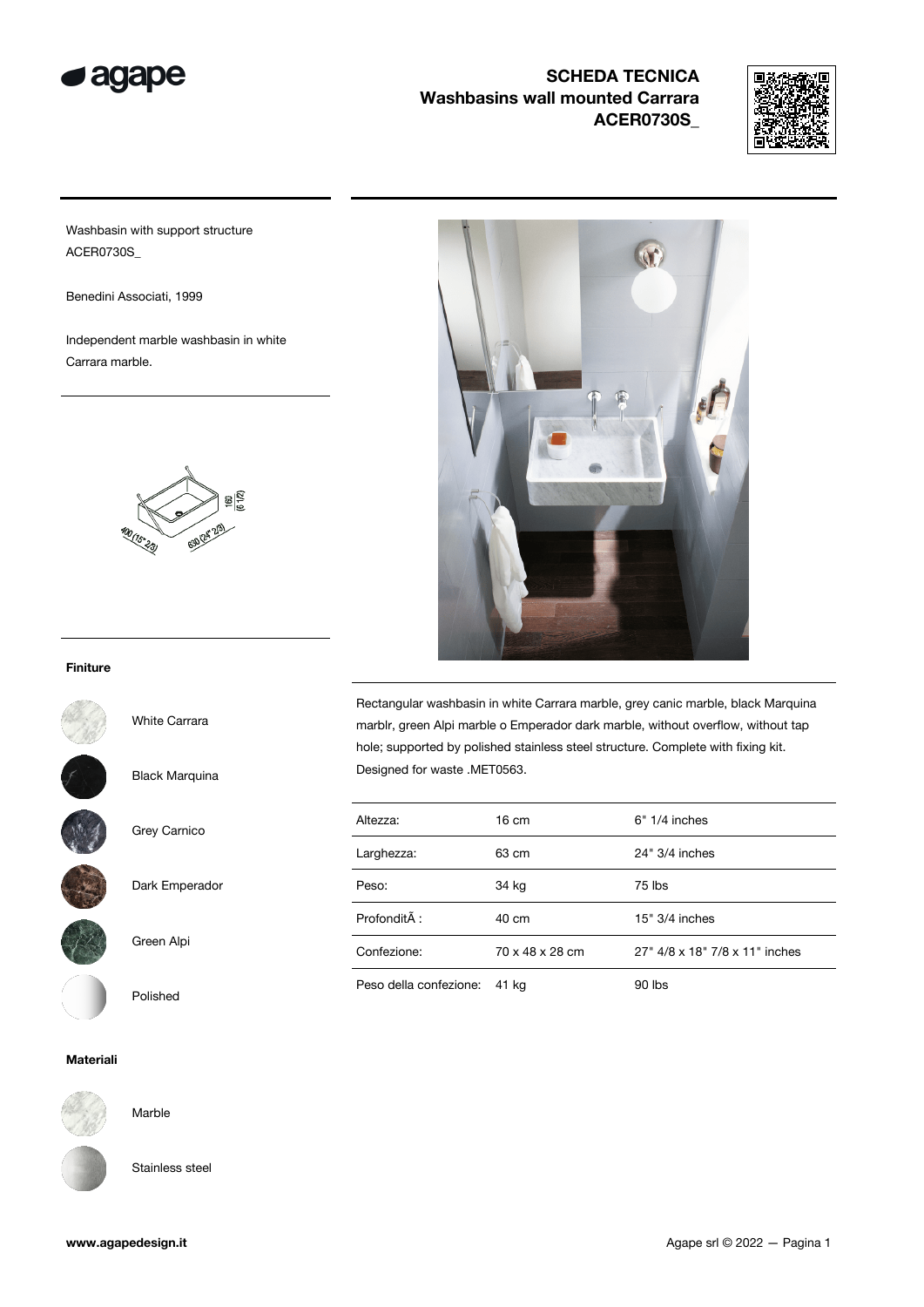



#### Main dimensions

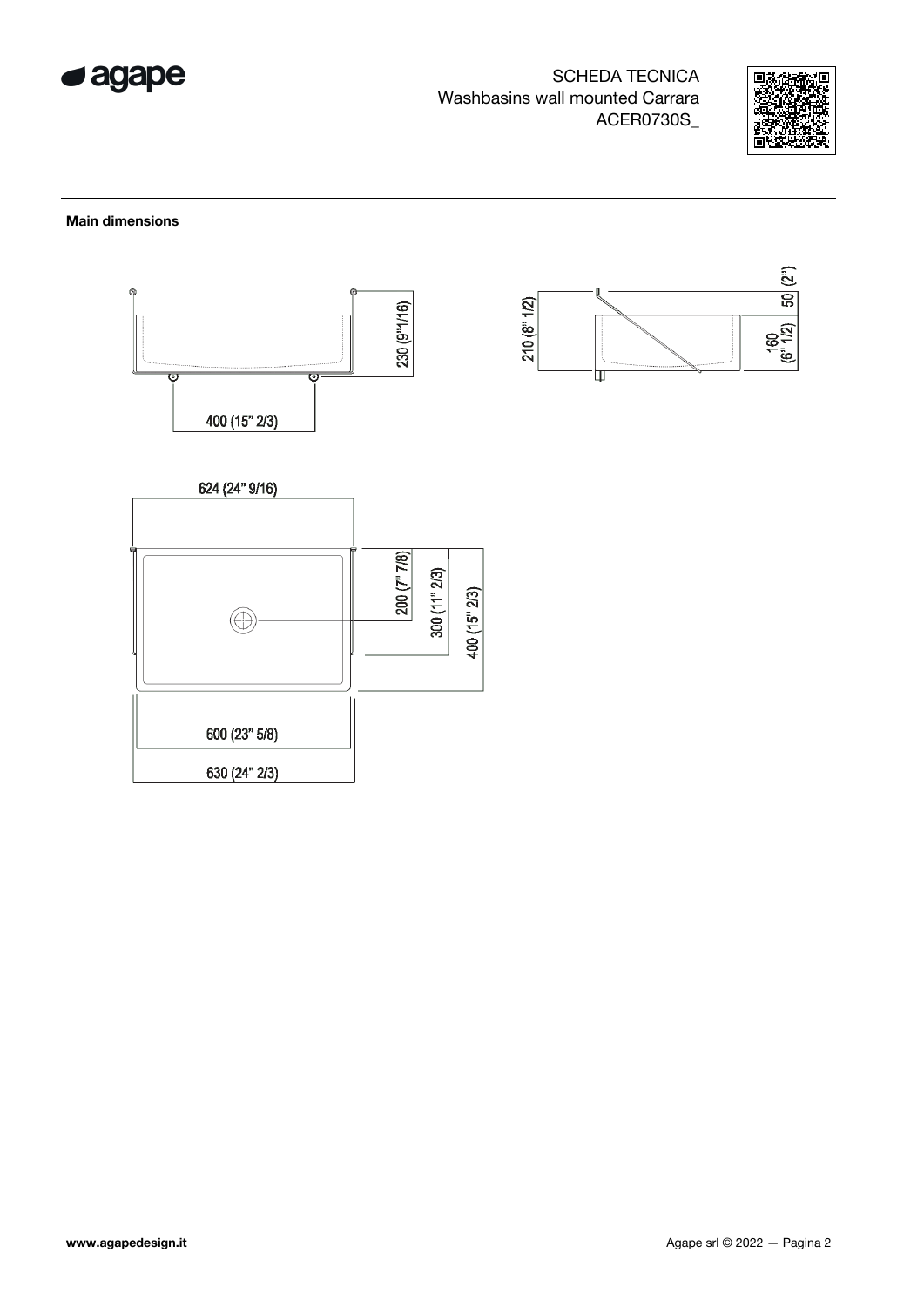



Installation notes



Drain for bottle trap

\*h.consigliata / advised h.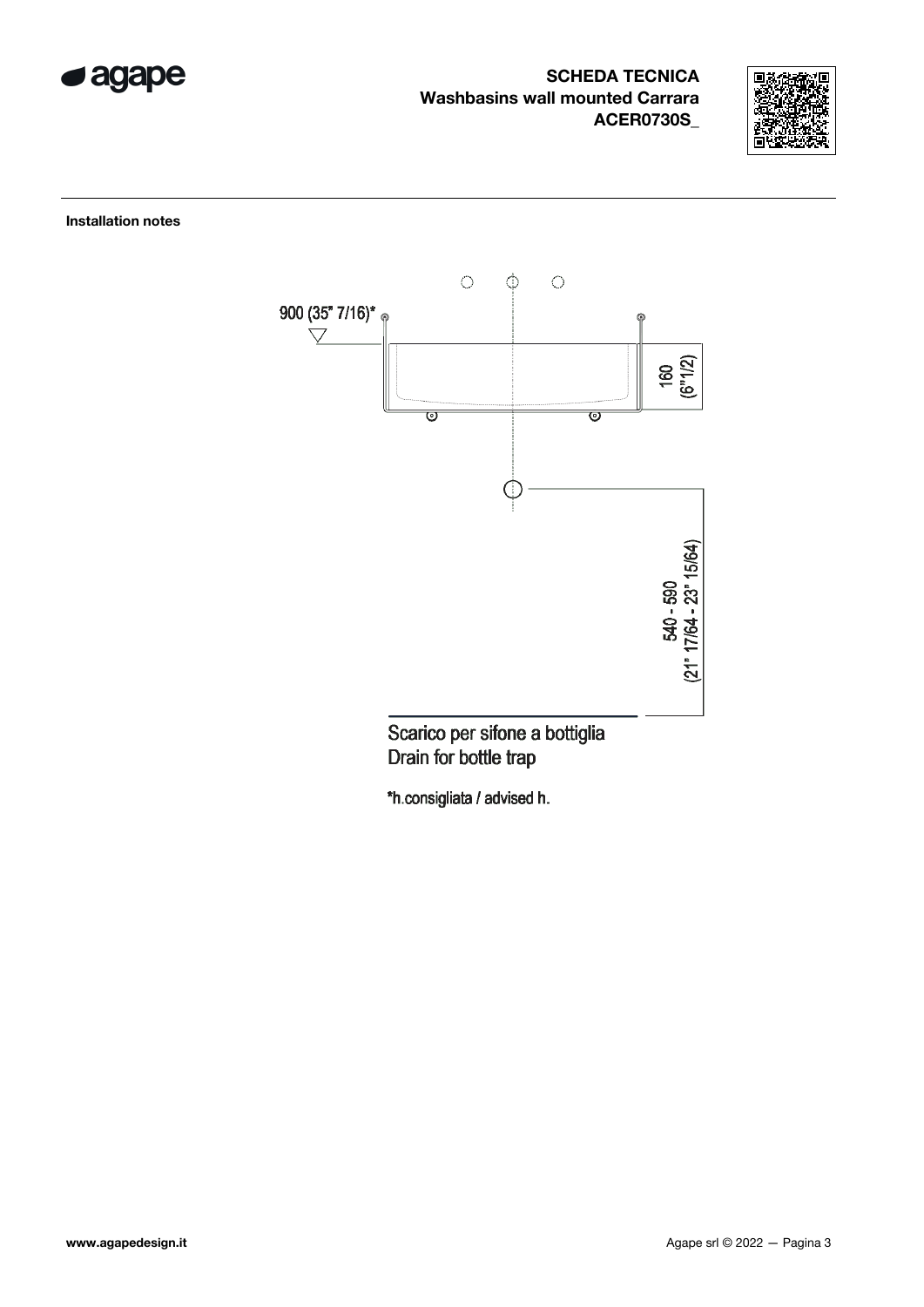



Installation notes



Scarico per sifone ad incasso Drain for concealed waste trap

\*h.consigliata / advised h.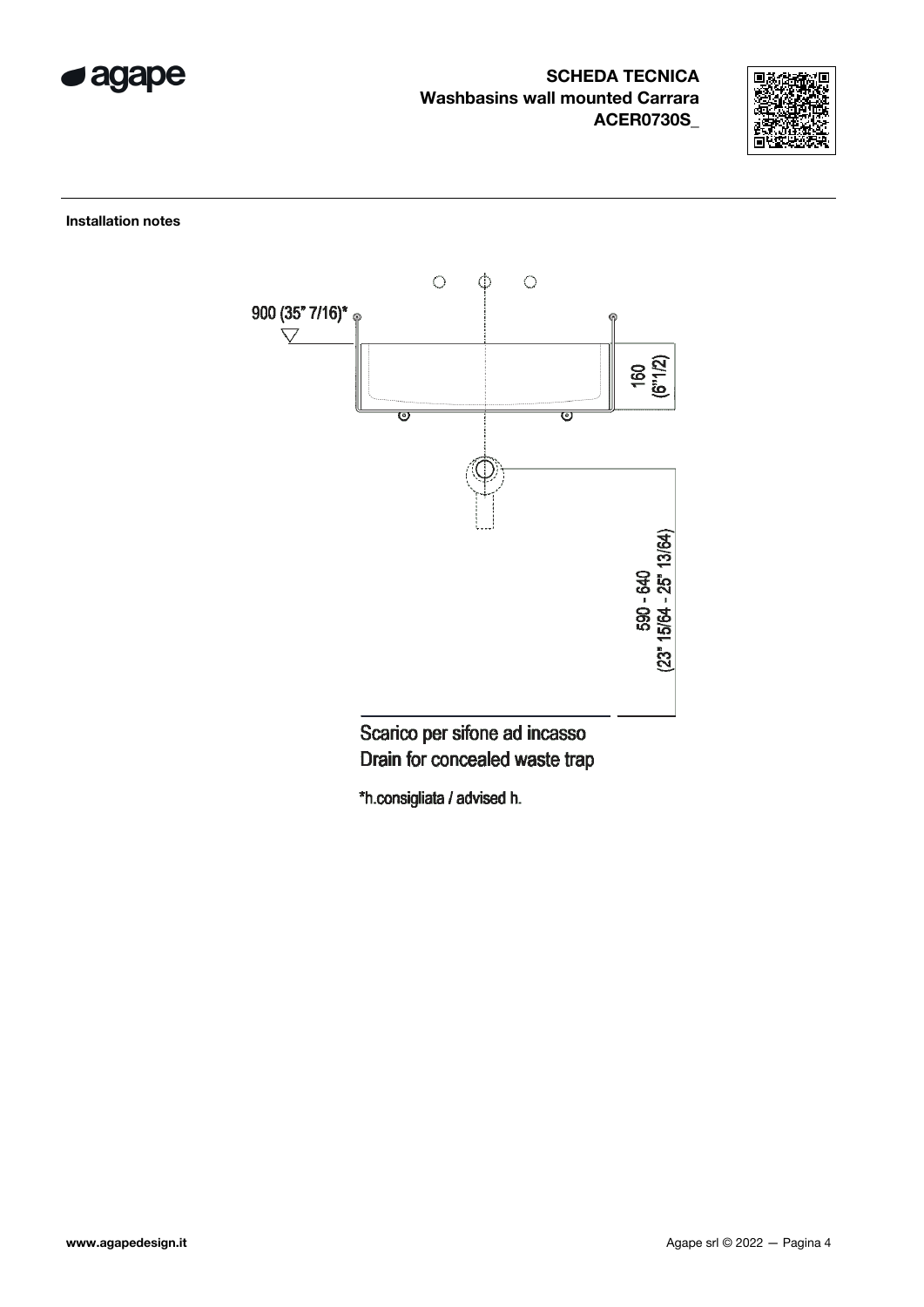



Tap position, recommended height

#### POSIZIONE RUBINETTERIA / TAP POSITION

Altezza consigliata / Recommended height



Filo superiore lavabo Upper wasbasin edge

\* ARUB1009D - ARUB1009C:  $H + 25$  mm  $(1")$ <br>\*\* Ad esaurimento/ While stocks last